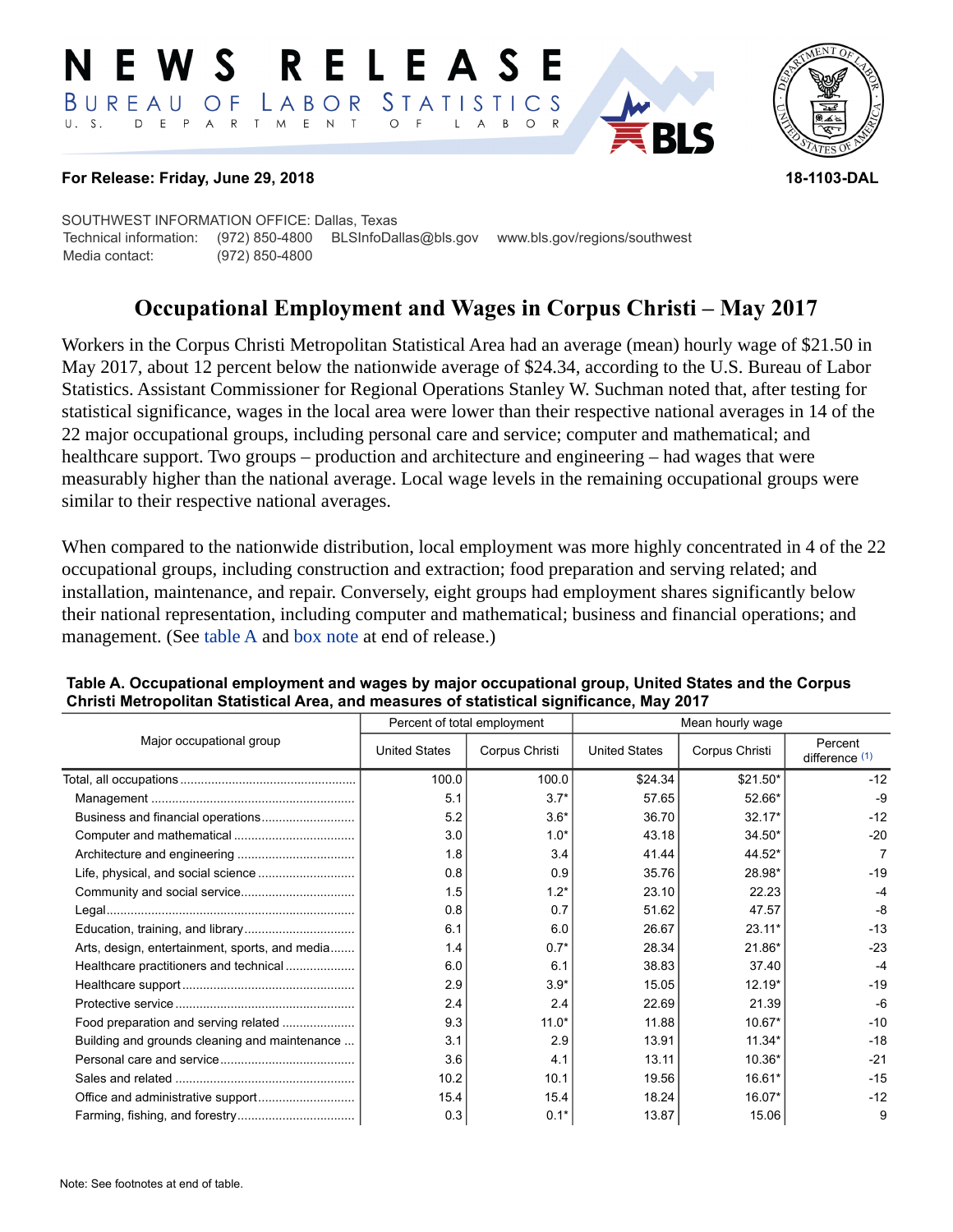#### **Table A. Occupational employment and wages by major occupational group, United States and the Corpus Christi Metropolitan Statistical Area, and measures of statistical significance, May 2017 - Continued**

| Major occupational group           | Percent of total employment |                | Mean hourly wage     |                |                           |
|------------------------------------|-----------------------------|----------------|----------------------|----------------|---------------------------|
|                                    | <b>United States</b>        | Corpus Christi | <b>United States</b> | Corpus Christi | Percent<br>difference (1) |
|                                    | 4.0                         | $6.4*$         | 24.01                | $21.91*$       | -9                        |
|                                    | 3.9                         | $5.3*$         | 23.02                | 21.89          | -5                        |
|                                    | 6.3                         | $5.1*$         | 18.30                | $24.50*$       | 34                        |
| Transportation and material moving | 7.0                         | $6.0*$         | 17.82                | 16.58*         |                           |

<span id="page-1-0"></span>Footnotes:

(1) A positive percent difference measures how much the mean wage in the Corpus Christi Metropolitan Statistical Area is above the national mean wage, while a negative difference reflects a lower wage.

\* The percent share of employment or mean hourly wage for this area is significantly different from the national average of all areas at the 90-percent confidence level.

One occupational group—construction and extraction—was chosen to illustrate the diversity of data available for any of the 22 major occupational categories. Corpus Christi had 12,040 jobs in construction and extraction, accounting for 6.4 percent of local area employment, significantly higher than the 4.0-percent share nationally. The average hourly wage for this occupational group locally was \$21.91, significantly below the national wage of \$24.01.

Some of the larger detailed occupations within the construction and extraction group included construction laborers (2,390), first-line supervisors of construction trades and extraction workers (1,270), and plumbers, pipefitters, and steamfitters (920). Among the higher-paying jobs were first-line supervisors of construction trades and extraction workers and boilermakers, with mean hourly wages of \$33.94 and \$30.07, respectively. At the lower end of the wage scale were roofers (\$14.16) and helpers-pipelayers, plumbers, pipefitters, and steamfitters (\$14.35). (Detailed occupational data for construction and extraction are presented in table 1; for a complete listing of detailed occupations available go to [www.bls.gov/oes/current/oes\\_18580.htm](https://www.bls.gov/oes/current/oes_18580.htm).)

Location quotients allow us to explore the occupational make-up of a metropolitan area by comparing the composition of jobs in an area relative to the national average. (See table 1.) For example, a location quotient of 2.0 indicates that an occupation accounts for twice the share of employment in the area than it does nationally. In the Corpus Christi Metropolitan Statistical Area, above-average concentrations of employment were found in many of the occupations within the construction and extraction group. For instance, helpersextraction workers were employed at 10.6 times the national rate in Corpus Christi, and rotary drill operators, oil and gas, at 8.0 times the U.S. average. Both Corpus Christi location quotients were among the highest in all metropolitan areas for these particular occupations. On the other hand, electricians had a location quotient of 1.1 in Corpus Christi, indicating that this occupation's local and national employment shares were similar.

These statistics are from the Occupational Employment Statistics (OES) survey, a federal-state cooperative program between BLS and State Workforce Agencies, in this case, the Texas Workforce Commission.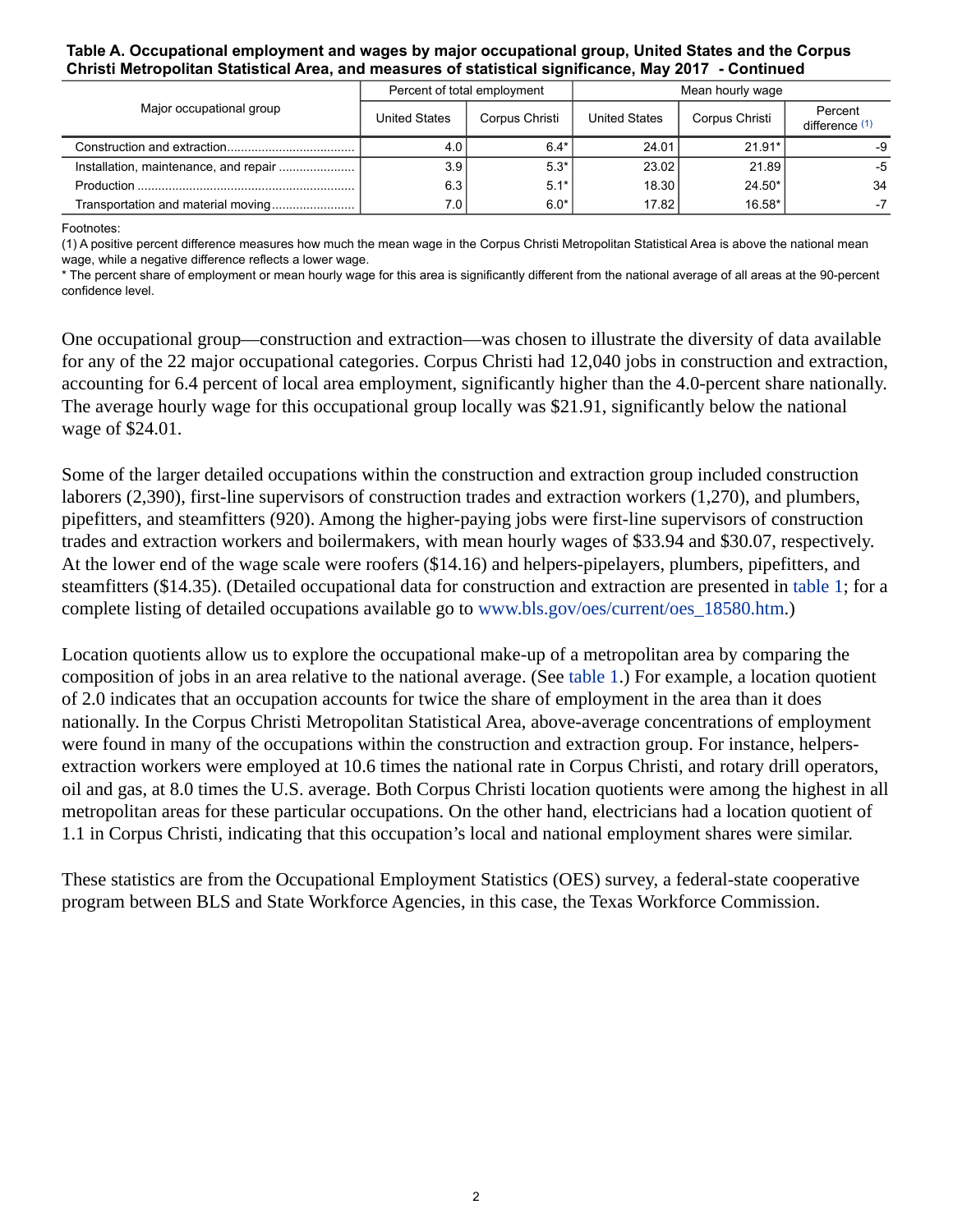## **Notes on Occupational Employment Statistics Data**

<span id="page-2-0"></span>With the release of the May 2017 estimates, the OES program has replaced 21 detailed occupations found in the 2010 Standard Occupational Classification (SOC) with 10 new aggregations of those occupations. In addition, selected 4- and 5-digit North American Industry Classification System (NAICS) industries previously published by OES will no longer be published separately. Some of the 4-digit NAICS industries that are no longer being published separately will instead be published as OES-specific industry aggregations. More information about the new occupational and industry aggregations is available at [www.bls.gov/oes/changes\\_2017.htm.](https://www.bls.gov/oes/changes_2017.htm)

A value that is statistically different from another does not necessarily mean that the difference has economic or practical significance. Statistical significance is concerned with the ability to make confident statements about a universe based on a sample. It is entirely possible that a large difference between two values is not significantly different statistically, while a small difference is, since both the size and heterogeneity of the sample affect the relative error of the data being tested.

## **Technical Note**

The Occupational Employment Statistics (OES) survey is a semiannual survey measuring occupational employment and wage rates for wage and salary workers in nonfarm establishments in the United States. The OES data available from BLS include cross-industry occupational employment and wage estimates for the nation; over 650 areas, including states and the District of Columbia, metropolitan statistical areas (MSAs), metropolitan divisions, nonmetropolitan areas, and territories; national industry-specific estimates at the NAICS sector, 3-, 4-, and selected 5- and 6-digit industry levels, and national estimates by ownership across all industries and for schools and hospitals. OES data are available at [www.bls.gov/oes/tables.htm](https://www.bls.gov/oes/tables.htm).

OES estimates are constructed from a sample of about 1.2 million establishments. Each year, two semiannual panels of approximately 200,000 sampled establishments are contacted, one panel in May and the other in November. Responses are obtained by mail, Internet or other electronic means, email, telephone, or personal visit. The May 2017 estimates are based on responses from six semiannual panels collected over a 3-year period: May 2017, November 2016, May 2016, November 2015, May 2015, and November 2014. The overall national response rate for the six panels, based on the 50 states and the District of Columbia, is 72 percent based on establishments and 68 percent based on weighted sampled employment. The unweighted sample employment of 82 million across all six semiannual panels represents approximately 58 percent of total national employment. The sample in the Corpus Christi Metropolitan Statistical Area included 2,015 establishments with a response rate of 59 percent. For more information about OES concepts and methodology, go to [www.bls.gov/oes/current/oes\\_tec.htm](https://www.bls.gov/oes/current/oes_tec.htm).

The May 2017 OES estimates are based on the 2010 Standard Occupational Classification (SOC) system and the 2012 North American Industry Classification System (NAICS). Information about the 2010 SOC is available on the BLS website at [www.bls.gov/soc](https://www.bls.gov/soc) and information about the 2012 NAICS is available at [www.bls.gov/bls/naics.htm.](https://www.bls.gov/bls/naics.htm)

## **Metropolitan area definitions**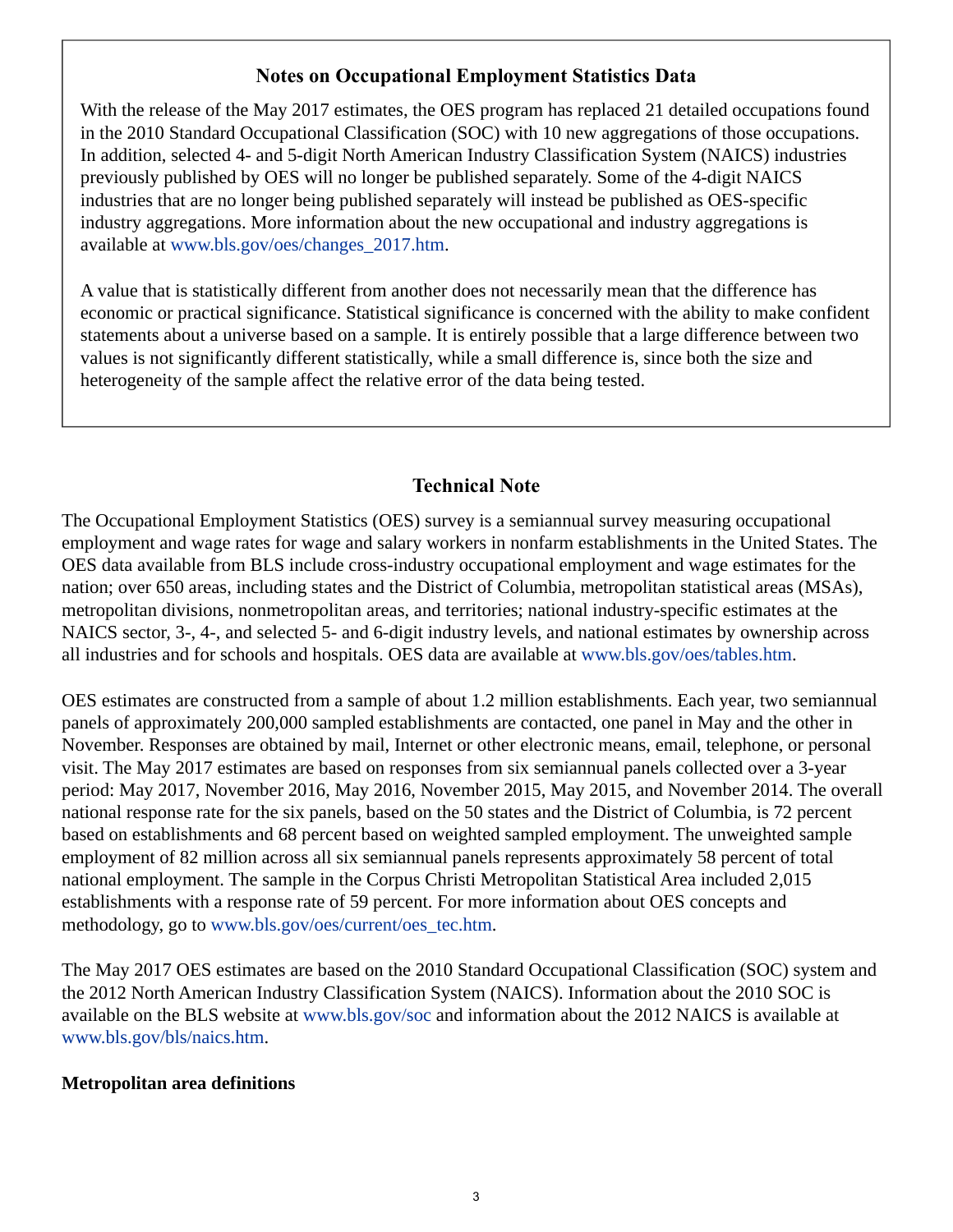The substate area data published in this release reflect the standards and definitions established by the U.S. Office of Management and Budget.

The **Corpus Christi Metropolitan Statistical Area** includes Aransas, Nueces, and San Patricio Counties in Texas.

## **Additional information**

OES data are available on our regional web page at [www.bls.gov/regions/southwest.](https://www.bls.gov/regions/southwest) Answers to frequently asked questions about the OES data are available at [www.bls.gov/oes/oes\\_ques.htm](https://www.bls.gov/oes/oes_ques.htm). Detailed technical information about the OES survey is available in our Survey Methods and Reliability Statement on the BLS website at [www.bls.gov/oes/current/methods\\_statement.pdf.](https://www.bls.gov/oes/current/methods_statement.pdf)

Information in this release will be made available to sensory impaired individuals upon request. Voice phone: (202) 691-5200; Federal Relay Service: (800) 877-8339.